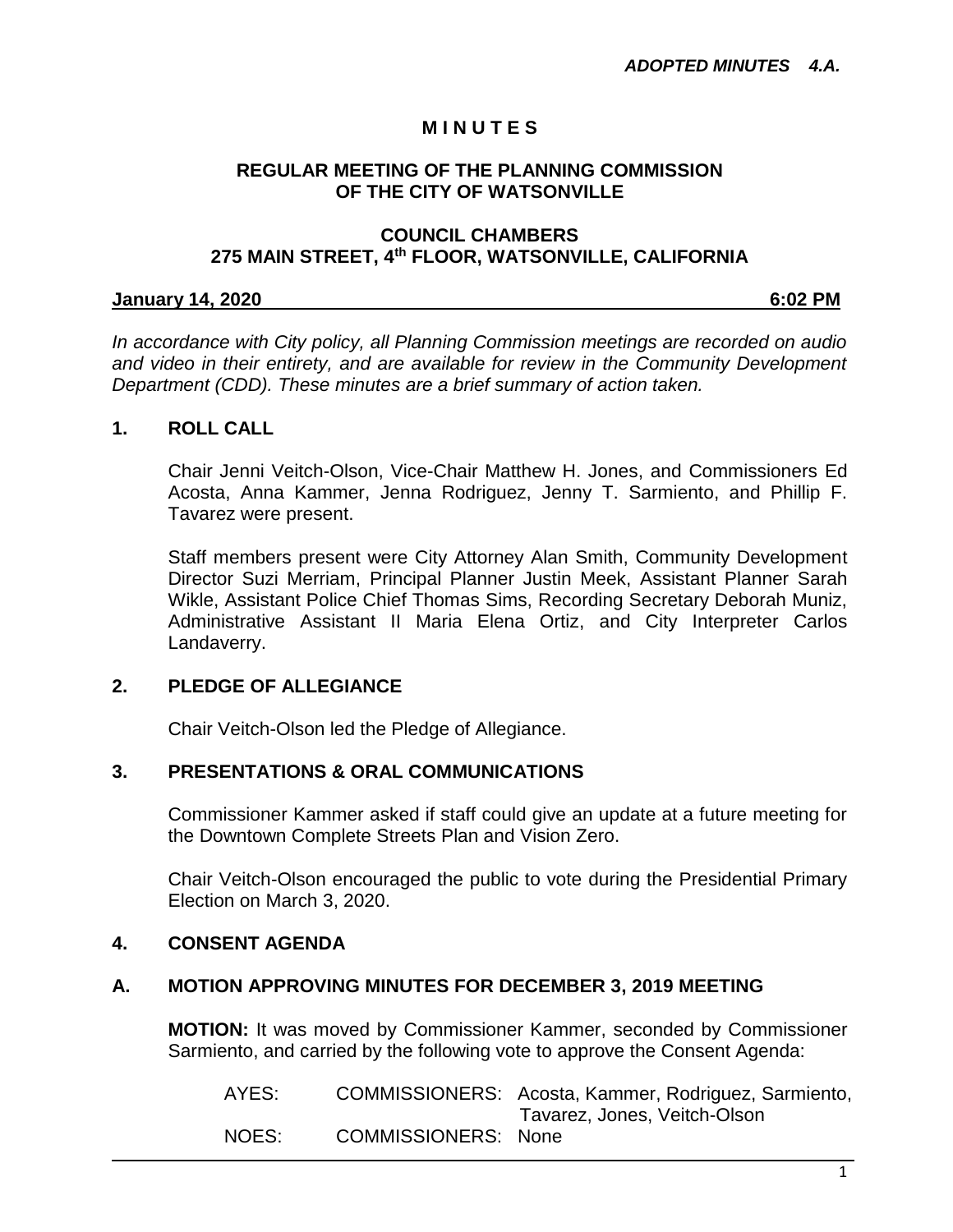ABSENT: COMMISSIONERS: None

## **5. PUBLIC HEARING**

**A. AN APPLICATION FOR A SPECIAL USE PERMIT WITH ENVIRONMENTAL REVIEW (PP2019-346) TO ALLOW THE ESTABLISHMENT OF AN OFF-SALE BEER AND WINE LICENSE UNDER NEW OWNERSHIP FOR AN EXISTING GAS STATION WITH A 1,061 SQUARE-FOOT CONVENIENCE STORE (32 ENTERPRISES INC) LOCATED AT 1180 MAIN STREET**

# **1) Staff Report**

Staff Report was given by Assistant Planner Sarah Wikle.

# **2) Planning Commission Clarifying & Technical Questions**

None

# **3) Applicant Presentation**

Rahil Hussain, 32 Enterprises Inc. president, expressed gratitude for being able to work in the City of Watsonville.

### **4) Planning Commission Clarifying & Technical Questions**

Addressing Commissioner Sarmiento's questions, Mr. Hussain stated that he has met with the previous business owner and gone over the requirements set forth by the City.

In answering Commissioner Tavarez' inquiry, Mr. Hussain spoke about his experience through the City's alcohol application process.

Commissioner Kammer commended the applicant for his business model and efforts to keep the neighborhood safe.

In answering Commissioner Kammer's inquiry, Assistant Police Chief Sims gave an overview of the crime statistics for the area.

Addressing Vice-Chair Jones' question, Mr. Hussain stated that he owns other businesses in the City and spends three days out of the week in Watsonville.

# **5) Public Hearing**

Chair Veitch-Olson opened the public hearing.

Hearing no comment, Chair Veitch-Olson closed the public hearing.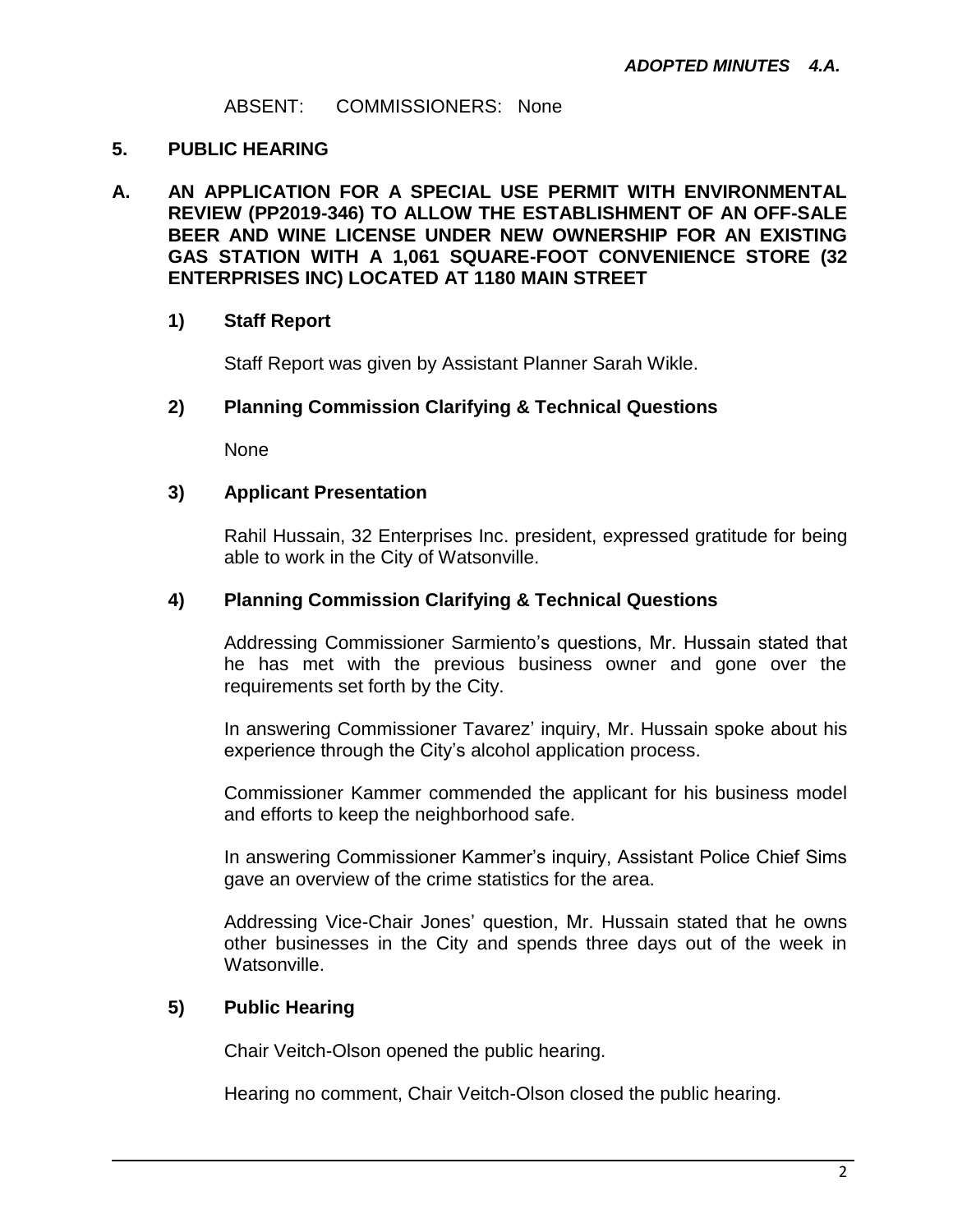# **6) Appropriate Motion(s)**

**MAIN MOTION:** It was moved by Commissioner Kammer, seconded by Chair Veitch-Olson to accept the following resolution:

# **RESOLUTION NO. 1-20 (PC):**

**RESOLUTION OF THE PLANNING COMMISSION OF THE CITY OF WATSONVILLE, CALIFORNIA, APPROVING A SPECIAL USE PERMIT WITH ENVIRONMENTAL REVIEW (PP2019-346) TO ALLOW THE ESTABLISHMENT OF AN OFF-SALE BEER AND WINE LICENSE UNDER NEW OWNERSHIP FOR AN EXISTING GAS STATION WITH A 1,061 SQUARE-FOOT CONVENIENCE STORE (32 ENTERPRISES INC.) LOCATED AT 1180 MAIN STREET, WATSONVILLE, CALIFORNIA (APN: 016-172-19)**

# **7) Deliberation**

Chair Veitch-Olson expressed her support for the item as she sees that the applicant has met all of the requirements set forth by the City.

# **8) Chair Calls for a Vote on Motion(s)**

**MAIN MOTION:** The above motion carried by the following vote:

| AYES:   |                            | COMMISSIONERS: Acosta, Kammer, Rodriguez, Sarmiento,<br>Tavarez, Jones, Veitch-Olson |
|---------|----------------------------|--------------------------------------------------------------------------------------|
| NOES:   | <b>COMMISSIONERS: None</b> |                                                                                      |
| ABSENT: | <b>COMMISSIONERS: None</b> |                                                                                      |

#### **B. AN APPLICATION FOR A SPECIAL USE PERMIT WITH ENVIRONMENTAL REVIEW (PP2019-347) TO ALLOW THE ESTABLISHMENT OF AN OFF-SALE BEER AND WINE LICENSE UNDER NEW OWNERSHIP FOR AN EXISTING GAS STATION WITH A 1,040 SQUARE-FOOT CONVENIENCE STORE (32 ENTERPRISES INC.) LOCATED AT 1597 FREEDOM BOULEVARD**

# **1) Staff Report**

Staff Report was given by Assistant Planner Sarah Wikle.

# **2) Planning Commission Clarifying & Technical Questions**

None

**3) Applicant Presentation**

None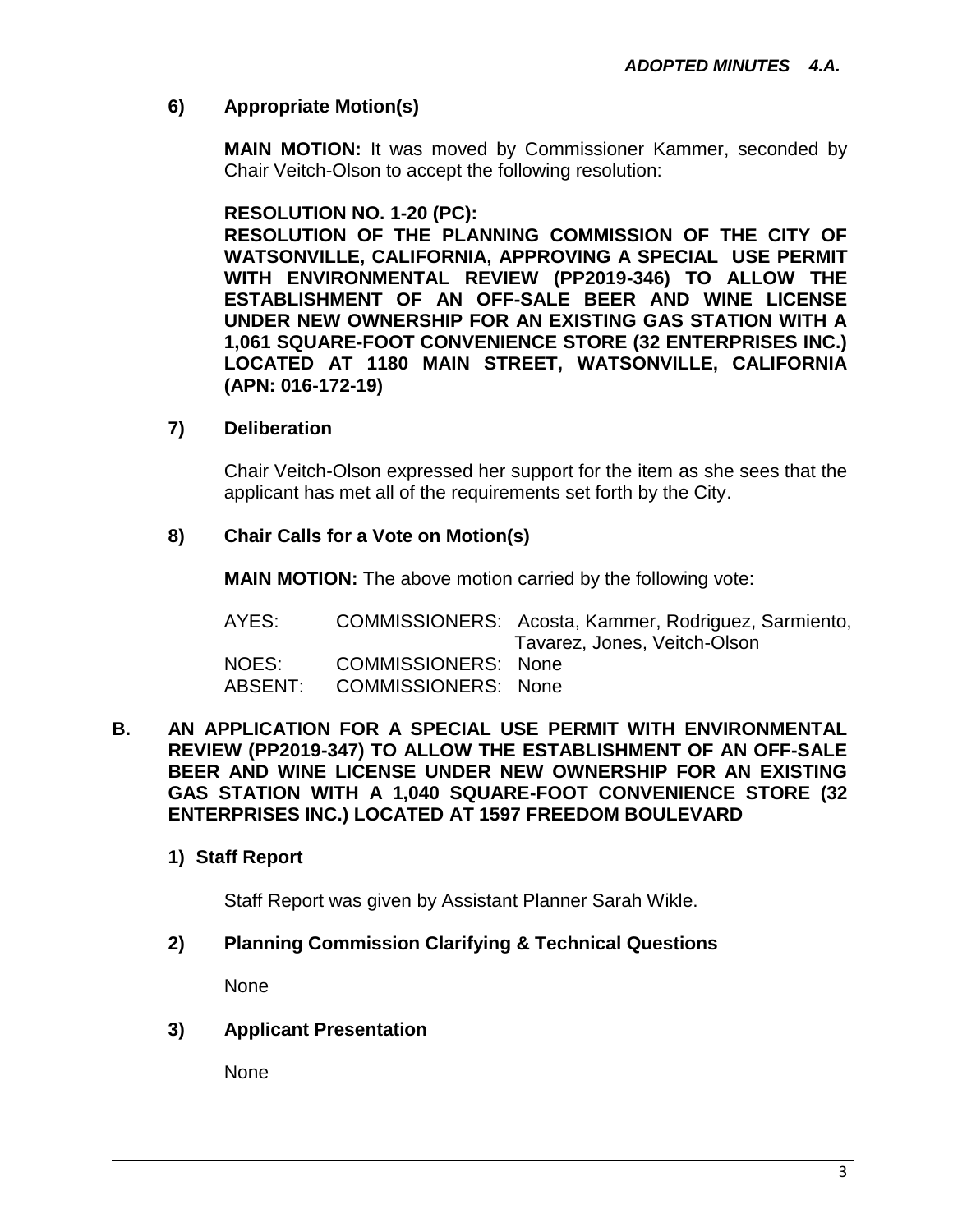# **4) Planning Commission Clarifying & Technical Questions**

None

## **5) Public Hearing**

Chair Veitch-Olson opened the public hearing.

Hearing no further comment, Chair Veitch-Olson closed the public hearing.

# **6) Appropriate Motion(s)**

**MAIN MOTION:** It was moved by Vice-Chair Jones, seconded by Commissioner Rodriguez to approve the following resolution:

### **RESOLUTION NO. 2-20 (PC):**

**RESOLUTION OF THE PLANNING COMMISSION OF THE CITY OF WATSONVILLE, CALIFORNIA, APPROVING A SPECIAL USE PERMIT WITH ENVIRONMENTAL REVIEW (PP2019-347) TO ALLOW THE ESTABLISHMENT OF AN OFF-SALE BEER AND WINE LICENSE UNDER NEW OWNERSHIP FOR AN EXISTING GAS STATION WITH A 1,040 SQUARE-FOOT CONVENIENCE STORE (32 ENTERPRISES INC.) LOCATED AT 1597 FREEDOM BOULEVARD, WATSONVILLE, CALIFORNIA (APN: 016-501-18)**

**7) Deliberation**

None

**8) Chair Calls for a Vote on Motion(s)**

**MAIN MOTION:** The above motion carried by the following vote:

| AYES:            |                                                          | COMMISSIONERS: Acosta, Kammer, Rodriguez, Sarmiento,<br>Tavarez, Jones, Veitch-Olson |
|------------------|----------------------------------------------------------|--------------------------------------------------------------------------------------|
| NOES:<br>ABSENT: | <b>COMMISSIONERS: None</b><br><b>COMMISSIONERS: None</b> |                                                                                      |
|                  |                                                          |                                                                                      |

#### **C. RECOMMENDATION TO CITY COUNCIL ON AMENDMENTS TO CHAPTER 14-16 (DISTRICT REGULATIONS) AND 14-53 (CANNABIS FACILITIES) OF THE WATSONVILLE MUNICIPAL CODE REGARDING CANNABIS FACILITIES**

**1) Staff Report**

Staff Report was given by Community Development Director Suzi Merriam.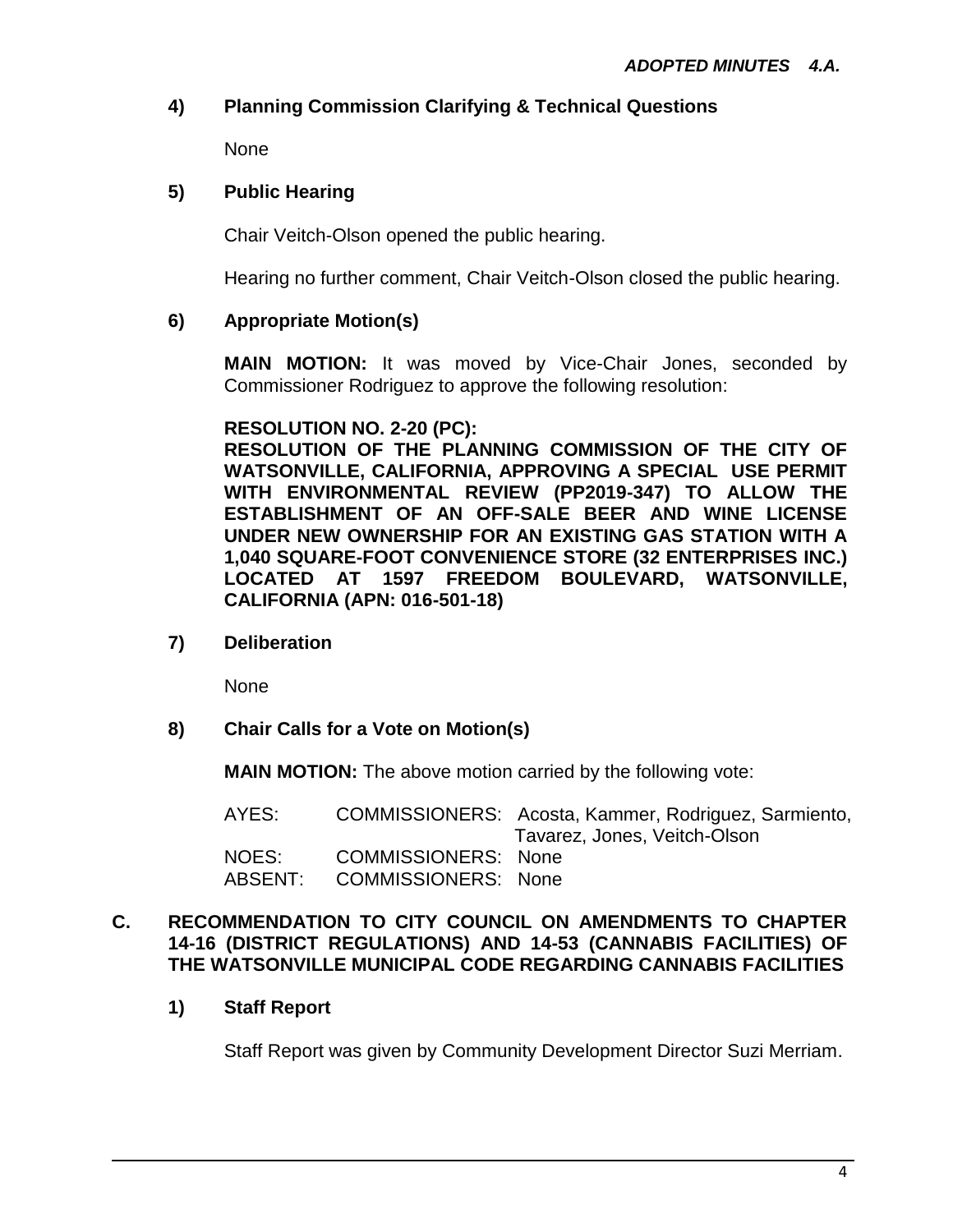# **2) Planning Commission Clarifying & Technical Questions**

Director Merriam answered Commissioner Kammer's questions regarding residential zoning versus legal residential use, potential cannabis sites for cultivation, manufacturing, retail, and distribution in the City of Watsonville, and separation requirements from parks and schools.

In answering Vice-Chair Jones' question regarding the Type 13 nonstorefront retail license, Director Merriam clarified that existing businesses would still have to go through the application process.

Director Merriam addressed Chair Veitch Olson's inquiry regarding additional points on the grading rubric for existing local businesses, minority owned businesses, women-owned businesses and those in the equity program.

Commissioner Sarmiento suggested the idea of giving additional points for businesses that purchase supplies from other local businesses in Watsonville.

Commissioner Tavarez thanked Director Merriam and City staff for all of their efforts and work on the Cannabis Ordinance. Additionally, he inquired about the reasoning for allowing more manufacturing licenses, but restricting the cultivation licenses to six.

Director Merriam explained the reasons why, among them the fact that the City of Watsonville does not have the expansive area to accommodate large cultivation facilities, as opposed to manufacturing facilities.

Director Merriam answered Commissioner Tavarez' questions regarding the current application process and forthcoming changes to both the requirements and the application itself.

In answering Commissioner Sarmiento and Acosta's questions, Director Merriam clarified that there can be multiple license holders per parcel, and provided some scenarios.

Commissioner Kammer inquired about the number of cannabis retail establishments for the neighboring cities.

Director Merriam provided her with some of those numbers.

In answering Vice-Chair Jones' question, Director Merriam stated that the flavored tobacco ordinance will apply to cannabis, therefore, regardless of what is being vaped, it cannot be flavored.

### **3) Public Hearing**

Chair Veitch-Olson opened the public hearing.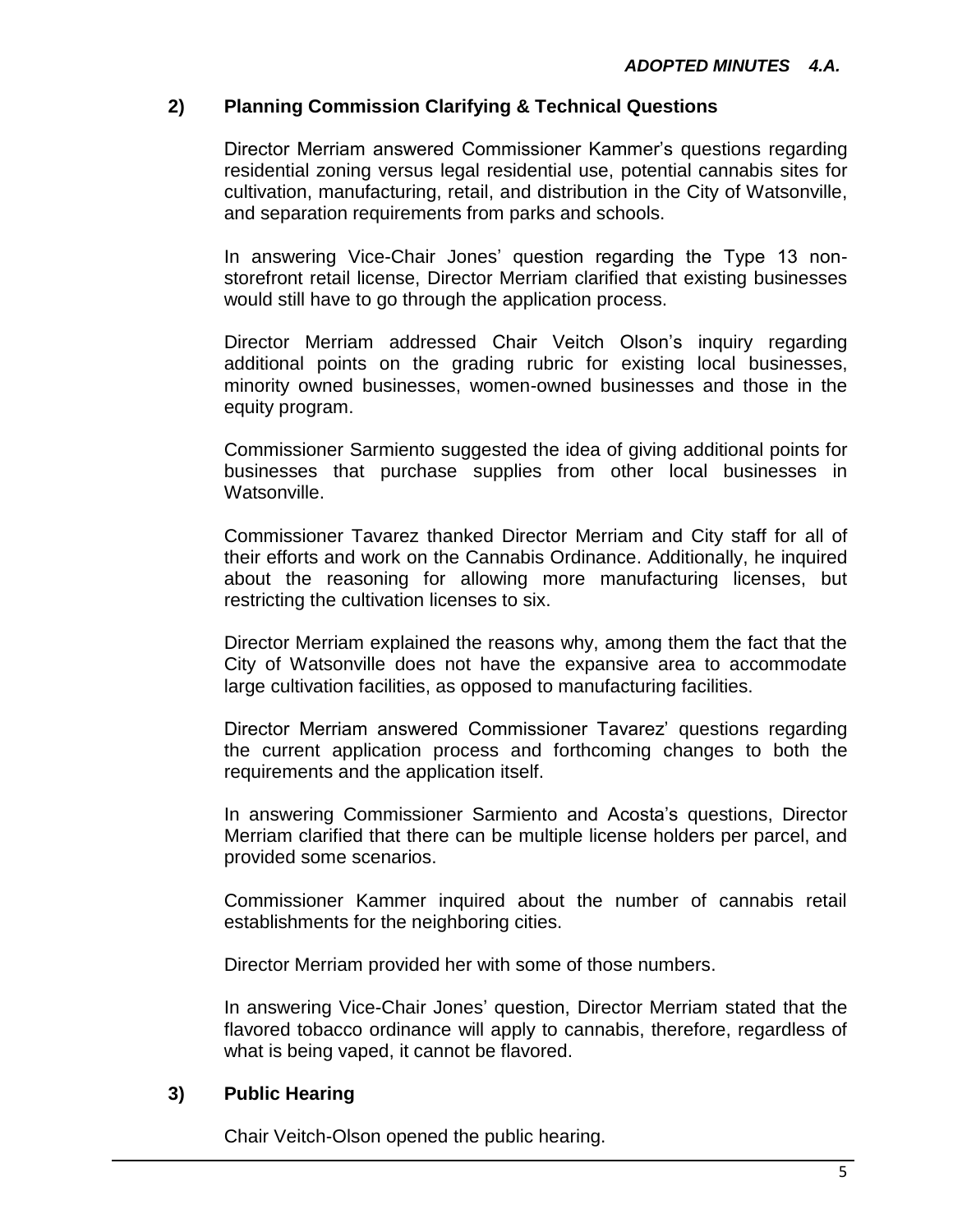Seth Smith, Santa Cruz Veterans Alliance, spoke in support of the item and listed his reasons. Additionally, he addressed Commissioner Sarmiento's question regarding procedure for verification of age for those doing store pick-ups.

Laura del Castillo, Eden Infusions, voiced her support of the item and the expansion of retail zones.

Wesley Clark, Marina Trading Company, spoke in support of the item and feels that three retail businesses is a good number for the size of the City. Additionally, he listed a number of reasons for his support.

Colin Disheroon, Santa Cruz Naturals owner, spoke in support of the item and is happy to hear the City is removing the real estate condition, which puts an undue burden on the businesses during the lengthy application process. Additionally, he spoke about the possibility of bringing his business to Watsonville one day.

Rebecca Garcia, City of Watsonville Mayor, spoke about the lack of information regarding the safety and health implications of the growing cannabis business. She asked that the Planning Commission postpone making a decision and inform themselves first.

Patricia Mata, Community Prevention Partner (CPP), listed a number of health and safety practices they are concerned with, and praised City staff for incorporating some of these in the ordinance.

McKenna, Pajaro Valley Prevention and Student Assistance, asked that the Planning Commission consider adopting the CPP recommendations and not allow cannabis facilities in thoroughfare zones.

Alan Flores, District 3 resident/cannabis business owner, requested that the Planning Commission recommend to City Council a special equity license type, and listed his reasons.

James Cunningham, cannabis cultivator at 1000 West Beach Street, spoke in support of the item.

Crystal Gonzalez, Community Prevention Partners, provided information regarding the number of dispensaries for neighboring cities, and asked the Planning Commission adopt CPP's recommendation.

Erika Vazquez, PVPSA tobacco prevention specialist, expressed concern over the number of businesses proposed and asked that the Planning Commission adopt CPP's recommendation.

Hearing no further comment, Chair Veitch-Olson closed the public hearing.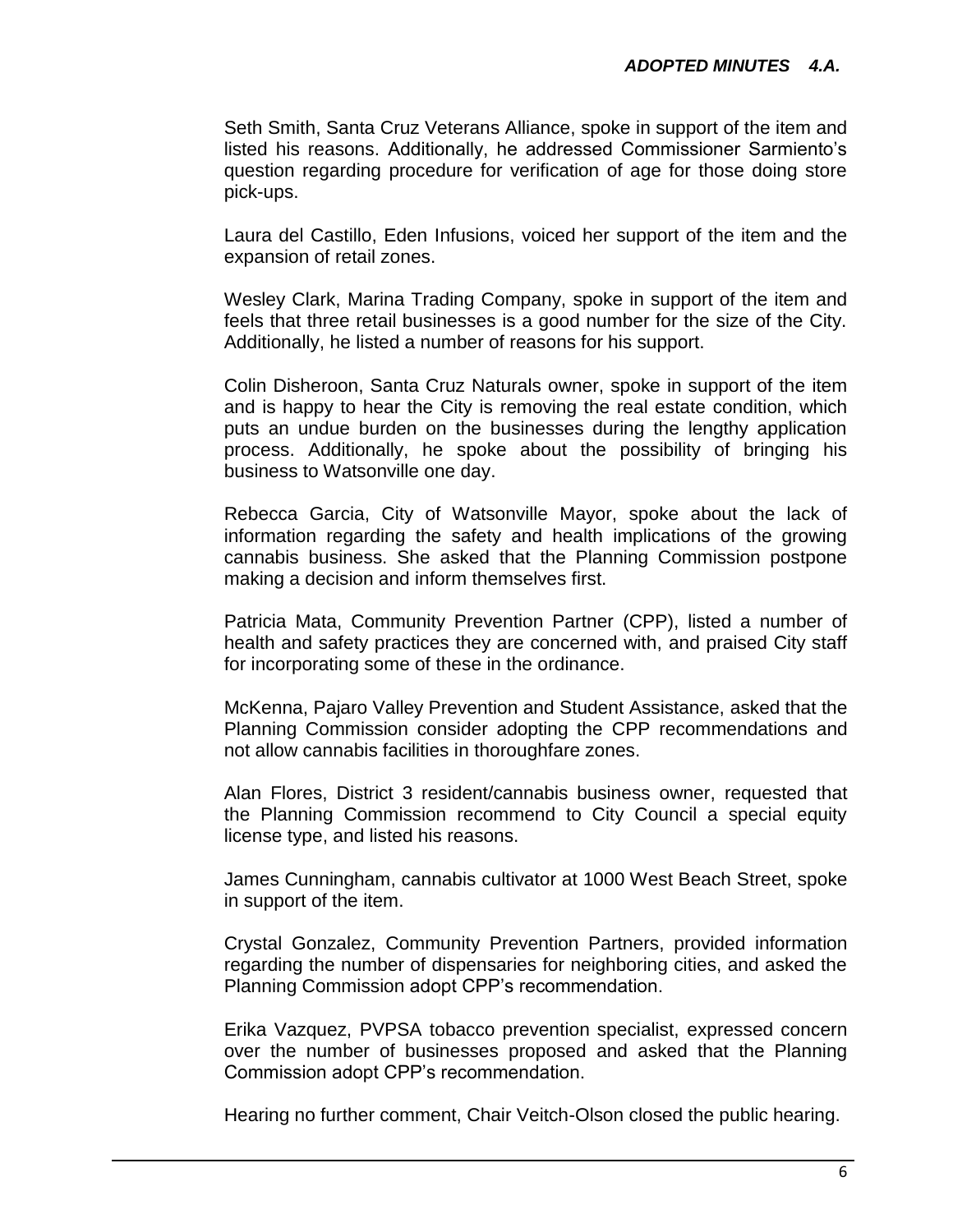# **4) Appropriate Motion(s)**

**MAIN MOTION:** It was moved by Chair Veitch-Olson, seconded by Commissioner Sarmiento to approve the following resolution as proposed by staff:

#### **RESOLUTION NO. 3-20 (PC):**

**RESOLUTION OF THE PLANNING COMMISSION OF THE CITY OF WATSONVILLE, CALIFORNIA, RECOMMENDING TO THE CITY COUNCIL ADOPTION OF TEXT AMENDMENTS TO TITLE 14 (ZONING) OF THE WATSONVILLE MUNICIPAL CODE, AMENDING CHAPTER 14- 16 (DISTRICT REGULATIONS) AND CHAPTER 14-53 (CANNABIS FACILITIES) FOR THE REGULATION OF CANNABIS BUSINESSES LOCATED WITHIN THE CITY**

Chair Veitch-Olson stated she would like to pursue an equity program to help disadvantaged residents increase their probability of receiving a cannabis permit.

### **5) Deliberation**

In answering Commissioner Tavarez, Chair Veitch-Olson explained who would benefit from a potential equity program.

Seth Smith, Santa Cruz Veterans Alliance, explained what the State Equity Program funds and mentioned that the City of Watsonville currently has no equity program, but was looking toward implementing something in the future.

**MOTION TO AMEND MAIN MOTION 1:** It was moved by Commissioner Tavarez, seconded by Chair Veitch-Olson, to amend the Main Motion to include criteria that grants disadvantaged applicants more points on the rating scale in the application process.

In answering Commissioner Sarmiento, Director Merriam clarified that the Planning Commission can make a recommendation to City Council, whom will ultimately decide if they will adopt an equity program.

In answering Commissioner Acosta, Director Merriam explained the cannabis permitting process once applicants are graded.

**MOTION TO AMEND MAIN MOTION 1:** The above motion carried by the following vote:

| AYES:   |                            | COMMISSIONERS: Acosta, Kammer, Rodriguez, Sarmiento, |
|---------|----------------------------|------------------------------------------------------|
|         |                            | Tavarez, Jones, Veitch-Olson                         |
| NOES:   | <b>COMMISSIONERS: None</b> |                                                      |
| ABSENT: | <b>COMMISSIONERS: None</b> |                                                      |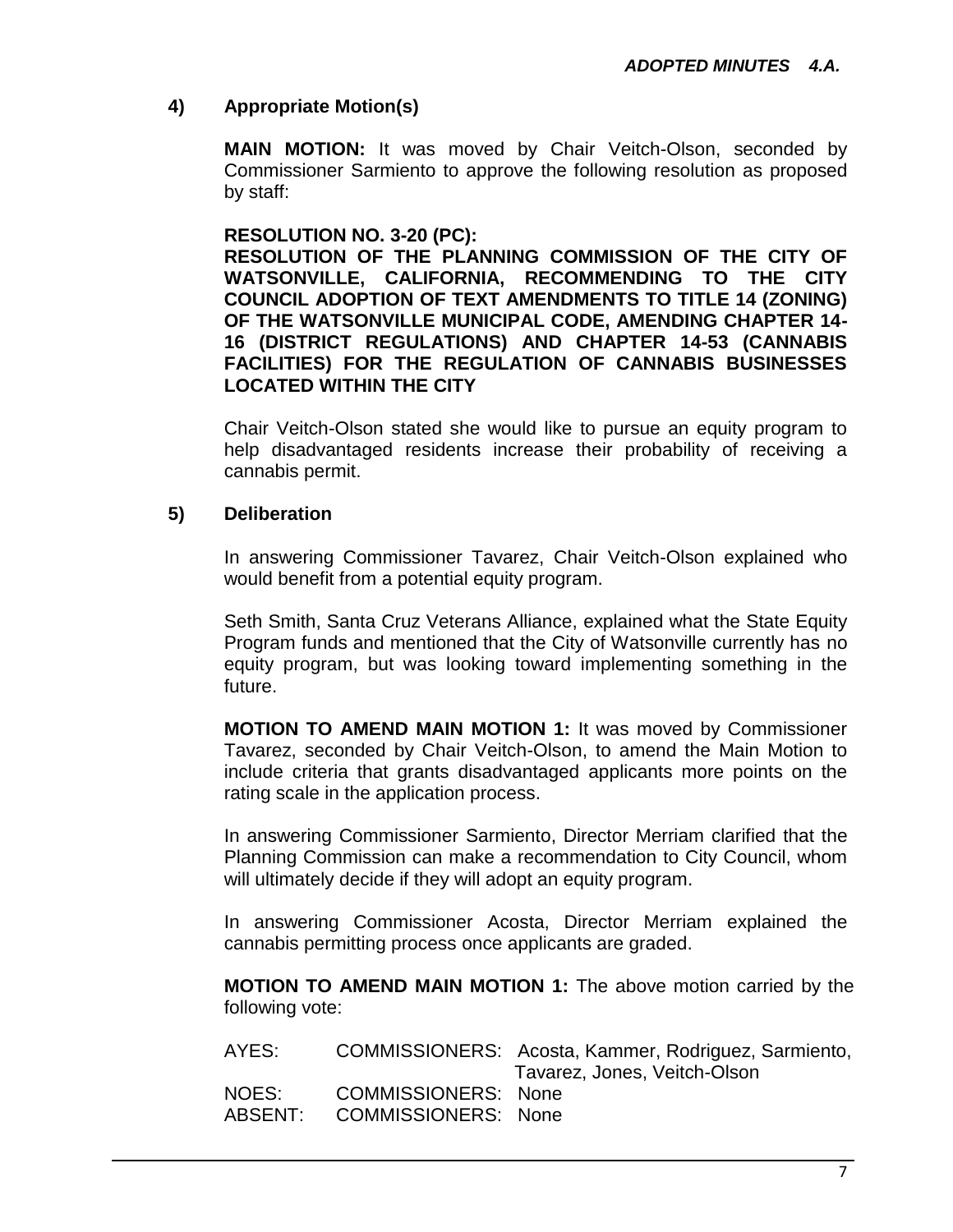**MOTION TO AMEND MAIN MOTION 2:** It was moved by Commissioner Sarmiento, seconded by Vice-Chair Jones, to amend the Main Motion to include requirements for vendors to ensure purchasers, and those who would consume delivered cannabis products, are over 21 years old.

Both Director Merriam and Sharon, Aptos dispensary manager, answered Commissioner Kammer's question regarding the cannabis delivery procedure.

**MOTION TO AMEND MAIN MOTION 2:** The above motion failed by the following vote:

| AYES: | <b>COMMISSIONERS: Sarmiento</b> |                                                    |
|-------|---------------------------------|----------------------------------------------------|
| NOES: |                                 | COMMISSIONERS: Acosta, Kammer, Rodriguez, Tavarez, |
|       |                                 | Jones, Veitch-Olson                                |
|       | ABSENT: COMMISSIONERS: None     |                                                    |

**MOTION TO AMEND MAIN MOTION 3:** It was moved by Commissioner Kammer, seconded by Vice-Chair Jones, to amend the Main Motion to prohibit any cannabis retail establishments in the CT-Thoroughfare Commercial zones.

**MOTION TO AMEND MAIN MOTION 3:** The above motion failed by the following vote:

| AYES:   |                            | COMMISSIONERS: Acosta, Kammer, Jones          |
|---------|----------------------------|-----------------------------------------------|
| NOES:   |                            | COMMISSIONERS: Rodriguez, Sarmiento, Tavarez, |
|         |                            | Veitch-Olson                                  |
| ABSENT: | <b>COMMISSIONERS: None</b> |                                               |

Assistant Police Chief Sims answered Vice-Chair Jones' questions regarding police enforcement on cannabis retail establishments, and mentioned that there is very limited information regarding cannabis related hospital visits or DUI's, as it is all relatively new.

Chair Veitch-Olson thanked city staff and Community Prevention Partners for their research and work on the ordinance.

### **6) Chair Calls for a Vote on Motion(s)**

**MAIN MOTION:** The above motion carried by the following vote as amended:

| NOES:<br>COMMISSIONERS: None          | AYES: | COMMISSIONERS: Acosta, Kammer, Rodriguez, Sarmiento,<br>Tavarez, Jones, Veitch-Olson |  |
|---------------------------------------|-------|--------------------------------------------------------------------------------------|--|
| ABSENT:<br><b>COMMISSIONERS: None</b> |       |                                                                                      |  |